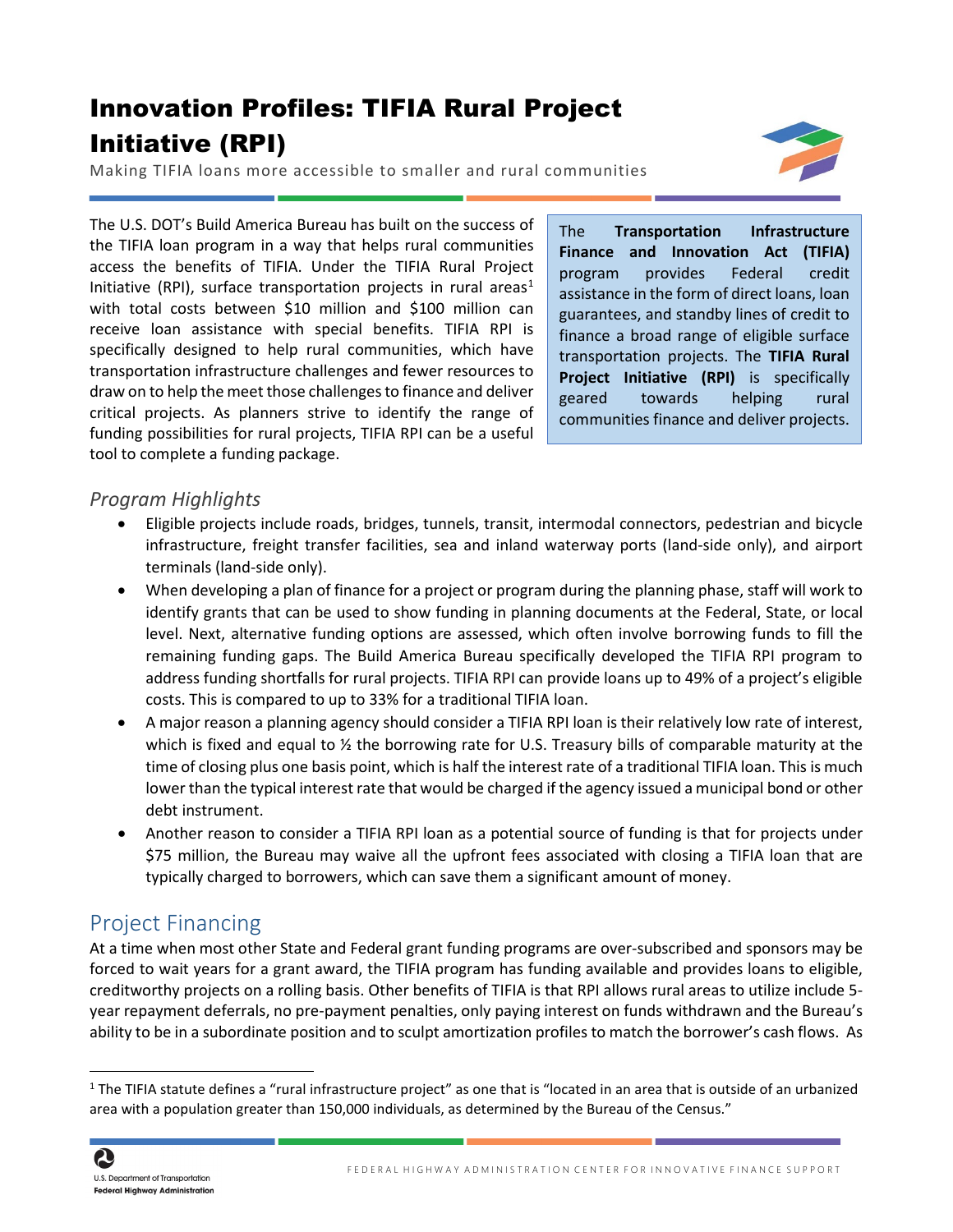a first step, staff from the planning agency can reach out to the Build America Bureau at [buildamerica@dot.gov.](mailto:buildamerica@dot.gov) More information about the U.S. DOT's TIFIA RPI program can be found at the Build America Bureau's website: <https://www.transportation.gov/buildamerica/financing/tifia/tifia-rural-project-initiative-rpi>

#### **Project example:**

**San Luis Obispo Regional Transit Authority (SLO RTA):** In early September, 2020, SLO RTA closed the first TIFIA RPI loan. The TIFIA RPI loan in the amount of \$13.08 million will help SLO RTA construct a new administrative, operational, and bus maintenance facility that is three times larger than their current facility. The new facility will accommodate SLO RTA's future expansion plans; streamline its operations, maintenance, inspection, and storage functions, and allow for future inclusion of battery electric bus chargers and a solar canopy. To guarantee repayment of the TIFIA RPI loan, SLO RTA pledged a portion of its state allocated sales tax



*Figure 1: Rendering of the new SLO RTA Operations, Administration and Vehicle Maintenance facility.* 

funds and farebox revenues. The total cost of the new facility is \$26.7 million, consisting of \$8 million in FTA and California state grants, \$13.08 million in TIFIA-RPI funds and the remaining through a local loan.

The SLO RTA obtained the TIFIA RPI financing for a 35-year year term at a fixed rate of 0.7%, which was roughly equal to one-half of the borrowing rate of 30-year U.S. Treasury bills as the time of closing plus one basis point. If the agency had not secured the TIFIA RPI loan, it would have borrowed the funds through a municipal bond issuance. The agency estimated that the use of this TIFIA loan significantly reduced the annual loan payback amount compared to issuing municipal bonds. SLO RTA estimates the TIFIA RPI loan will save the agency an average of \$200,000 per year compared to municipal bonds.

## Challenges and Lessons Learned

- **Rural communities find it challenging to identify financial resources required to fund transportation projects.** It can be more difficult for rural communities to acquire all the funding necessary to undertake critical transportation infrastructure projects. The amount of funds needed, while large for rural agencies, are typically too small to utilize a traditional TIFIA loan. The recently created TIFIA RPI initiative is designed to provide rural communities with access to TIFIA credit assistance. The SLO RTA had onboard a financial consultant who was helping with the proposed project and identified TIFIA RPI as a possibility to help fund the project. The nearby Monterey-Salinas Transit agency (MST) closed a similar TIFIA RPI loan in October 2020 for \$8.45 million also to finance a new bus operations and maintenance facility.
- **Planners should consider non-traditional financing/funding options when planning and programming projects in the long-range plan and TIP.** Typically, planners utilize traditional grant funding when developing a constrained transportation plan finance plan. As resources become harder to identify and secure, it is beneficial to planners to examine non-traditional sources, such as TIFIA RPI financing. This program should be one more tool in the toolbox for agencies to consider when developing financial plans. Because the SLO RTA and SLO COG, the regional MPO, share the same board of directors, the two agencies could work together to plan and program this innovative project.
- **Identifying and pledging the revenues needed to pay back a loan can be challenging**. TIFIA loans require a secure, dedicated revenue stream to pay back the loan. This can be difficult for a small transit agency like SLO RTA. To meet the pledge of future revenues, the SLO RTA pledged future local transportation